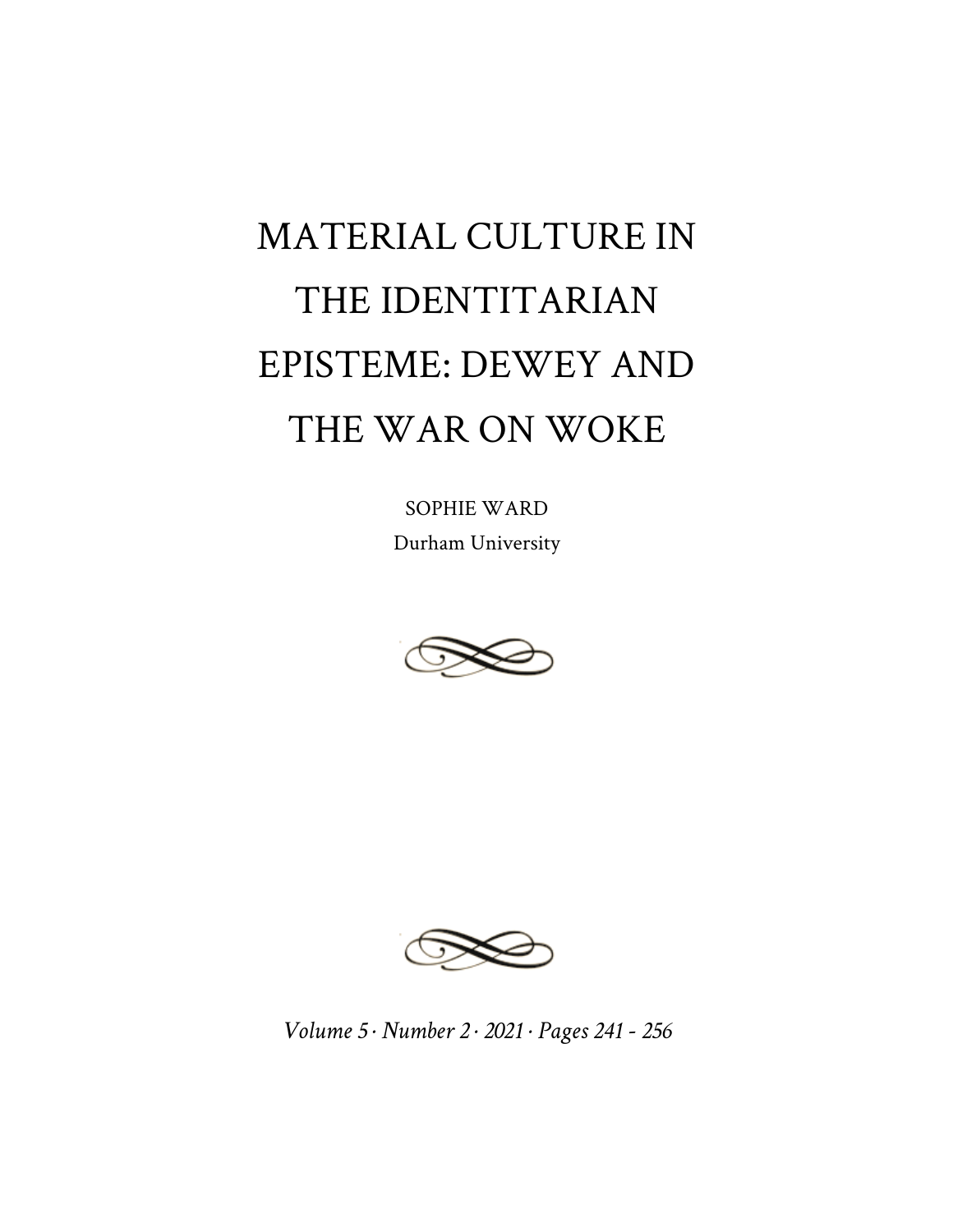n the UK, politicians are increasingly framing the threat to liberal democracy as a culture war between the general public and "woke" activists, defined as people with 'an awareness of social justice issues' and a desire for social reform (Casalicchio, 2021).<sup>1</sup> Against the backdrop of the Black Lives Matter protests of 2020, the Common Sense Group of parliamentarians took up arms in the 'battle of ideas' (Hayes, 2021, p. 1) between the public and what they describe as 'subversives fuelled by ignorance and an arrogant determination to erase the past and dictate the future' (ibid). Striking a blow against the latter, UK Communities secretary, Robert Jenrick, used the term 'baying mob' (Jessel, 2021) to describe protestors who tore down the effigy of a slave trader and attacked other statues. In 2021, the UK government legislated to protect '20,000 I

 $1$  Originally, "stay woke" was a colloquial phrase used by the Black community in the USA to remind its members to be on guard against oppression and police brutality (Romano, 2020). Today, the term "woke" is used by right-wing politicians to ridicule all socially liberal ideologies (Morris, 2020), for example the views expressed by Extinction Rebellion and Stonewall, Europe's largest LGBTQ+ rights organisation. This appropriation of the term "woke" serves to de-legitimise and silence Black voices (Brownlee, 2021).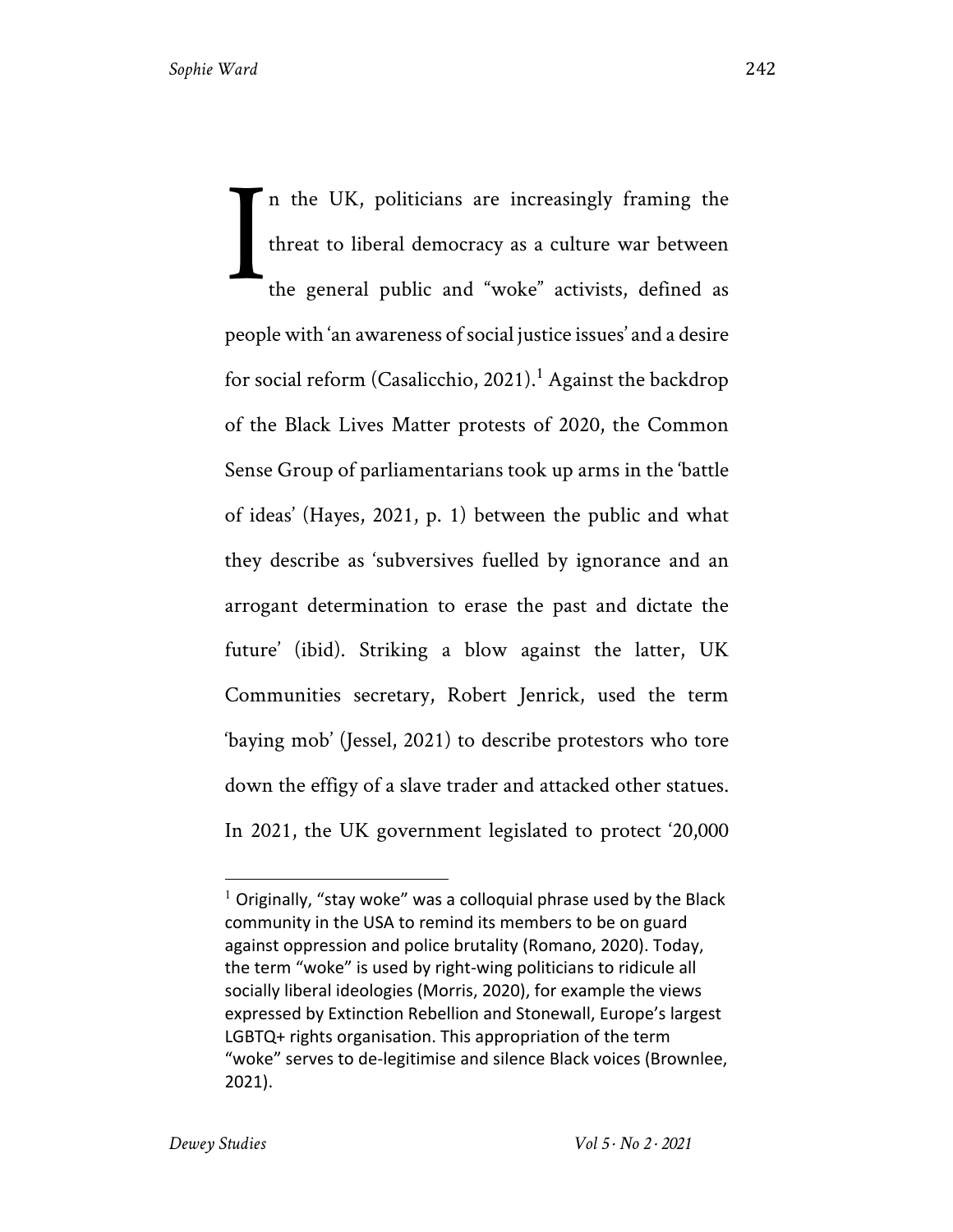statues and monuments throughout England for future generations' (GOV.UK, 2021), mandating a policy of 'retain and explain' (ibid) for memorials to contentious figures such as colonialists. In so doing, a significant faction of UK politicians sought to reduce debate over the economic and social forces unleashed by neoliberal globalisation into a simple binary of ordinary people/the "woke". This paper explores this binary by drawing on Dewey's art theory to challenge the assumption that "ordinary people" are experiencing culture in a different way than supporters of, for example, Black Lives Matter.

At first glance, the war on woke appears to be a manifestation of the divide, observed by William James in his 1909 lecture, between the 'tender-minded' rationalist ("artistic") temperament and 'tough-minded' empiricist ("scientific") temperament (James, 1981, p. 10). In support of this conjecture, we might note that the father of neoliberalism, Friedrich von Hayek, was strongly opposed to rationalist economic theory, describing the French rationalist tradition as 'simply and completely wrong' (Hayek, 2011, p.112). It is perhaps not surprising that some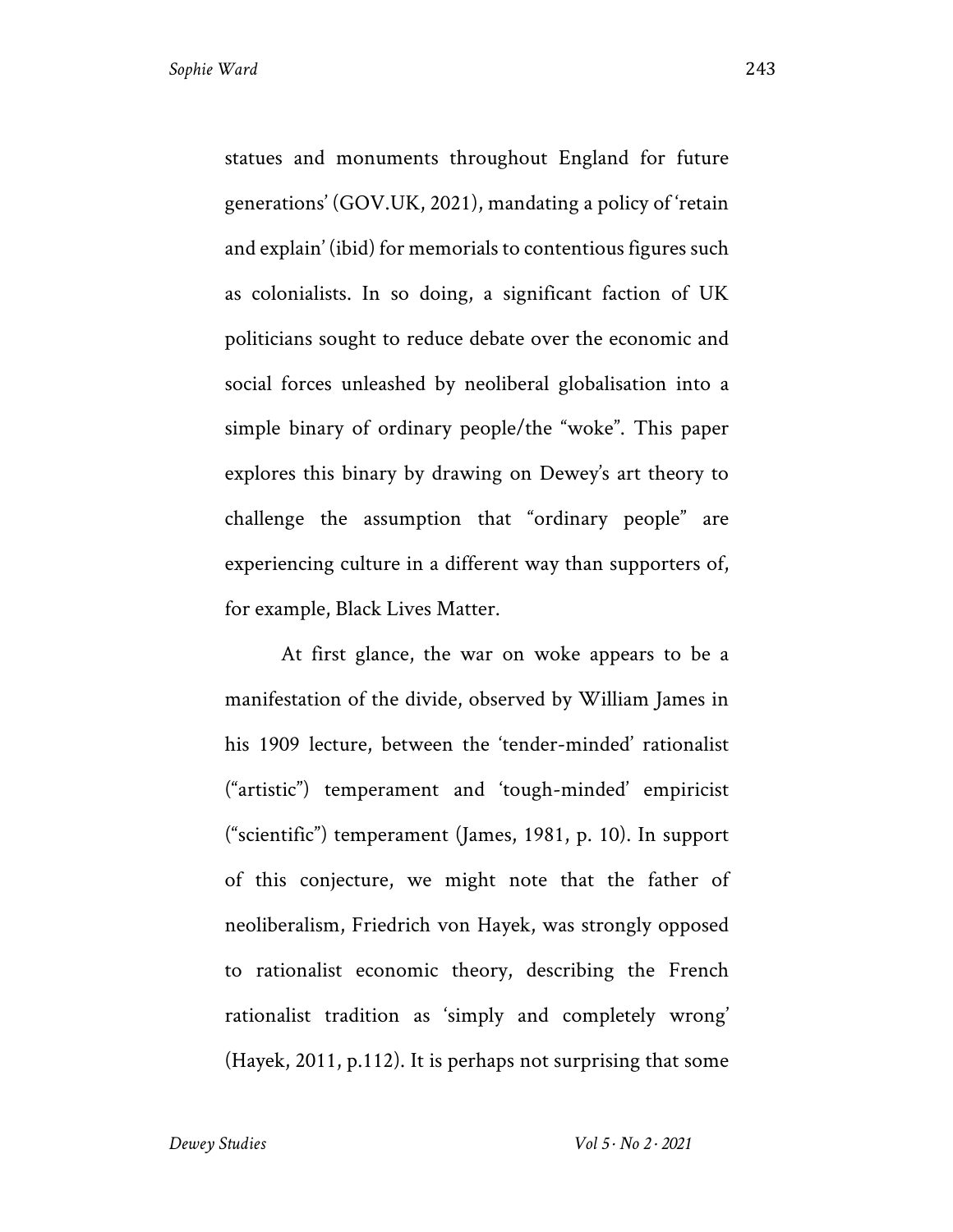Conservative politicians, well versed in the creed of Hayekvia-Thatcher, have dismissed "wokeness" as the tenderminded desire to engineer society to mollify individuals who believe themselves to be the victims of discrimination.

Arguably, the desire to resist social engineering through the preservation of memorials to slave traders confirms Harbour's (1982, p. 90) hypothesis that the foundations of Conservative moral theory have 'crumbled', and that the 'presumption of rough correlation between tradition and the universal rules of morality' has given way. In England, nostalgia for a glorious past that trivializes current concerns has supplanted Conservative belief in a universal moral order. For example, the Common Sense Group does not attempt to argue that England's historic slave trade conformed to universal rules of morality. Instead, it argues that the memory of the British Empire as a 'modernising, civilising force that spread trade, wealth and the rule of law around the globe' (Bacon, 2021, p.20) is being distorted by the "woke" fixation on slavery.

This perspective complements, and thus reinforces, the UK Government's report from the Commission on Race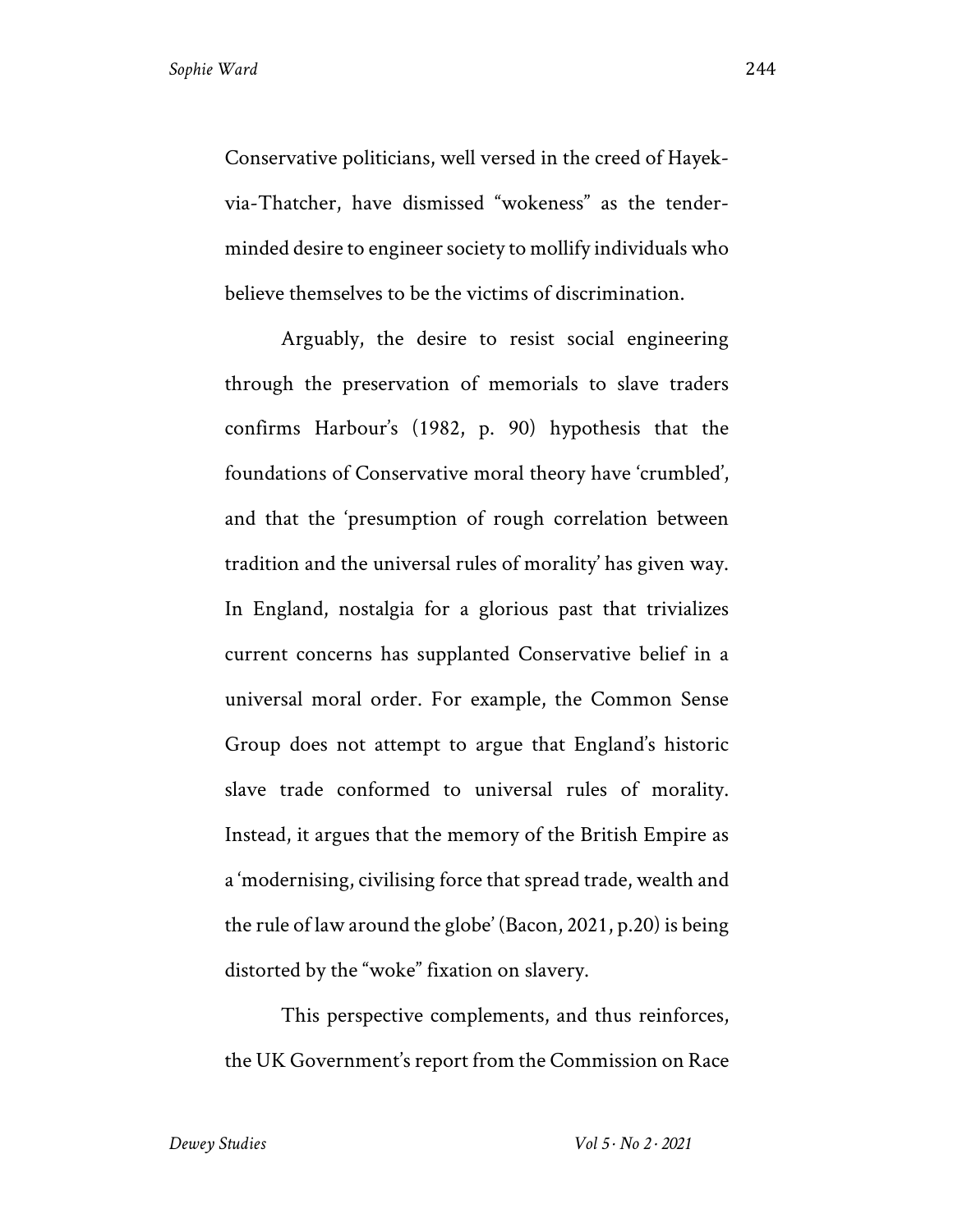and Ethnic Disparities (2021). The authors of the report claim that 'most of the disparities we examined, which some attribute to racial discrimination, often do not have their origins in racism' (ibid, p. 11). They allege that 'an increasingly strident form of anti-racism thinking' (ibid) is diverting attention from 'the other reasons for minority success and failure, including those embedded in the cultures and attitudes of those minority communities themselves' (ibid). There is an obvious relationship between the belief that we distort our perception of the British Empire if we focus our gaze on slavery, and the belief that we distort our perception of modern Britain if we focus our gaze on racism. Presumably, permitting woke activists to destroy slave traders' memorials risks exacerbating the latter problem.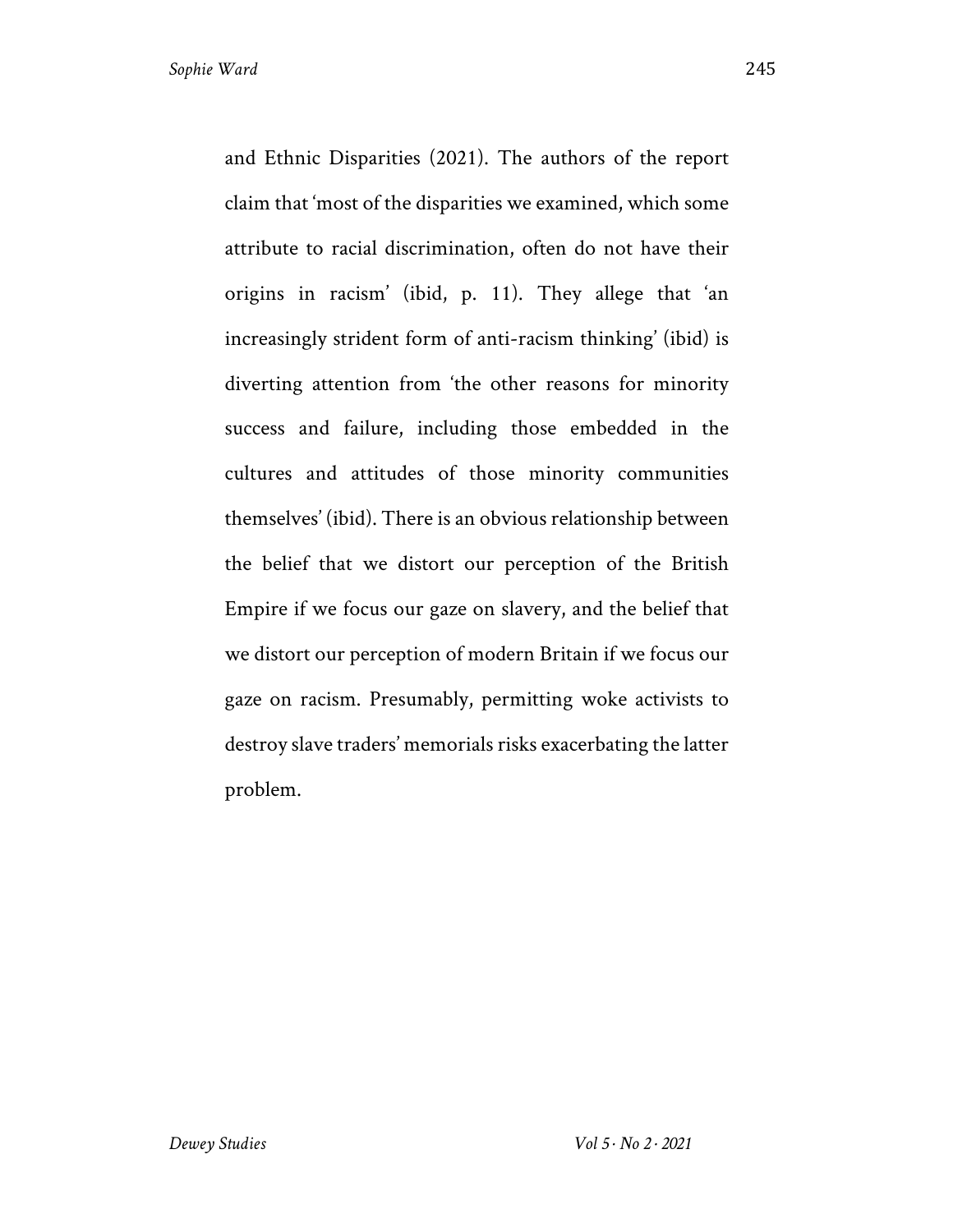How might Dewey's art theory help clarify the culture war in England and point to avenues for its resolution? For Dewey,

> The moral function of art itself is to remove prejudice, do away with the scales that keep the eye from seeing, tear away the veils due to wont and custom, perfect the power to perceive. The critic's office is to further this work, performed by the object of art. (Dewey, 2005, p. 338)

Woke activists took on the office of critic during the Black Lives Matter protests of 2020, inviting audiences to view the statue of a Bristol slave trader without the scales of prejudice. Torn down and thrown into the river by Jenrick's "baying mob", the statue is now on display in the M-Shed, Bristol, prone and covered in graffiti (BBC, 2021). However, a Twitter group, Save Our Statues, is also taking on the role of critic, inviting audiences to regard this statue as part of 'our country's illustrious cultural heritage' (Cork, 2021) and urging its supporters to block-book time slots to kybosh the exhibition of the desecrated statue. It seems that the culture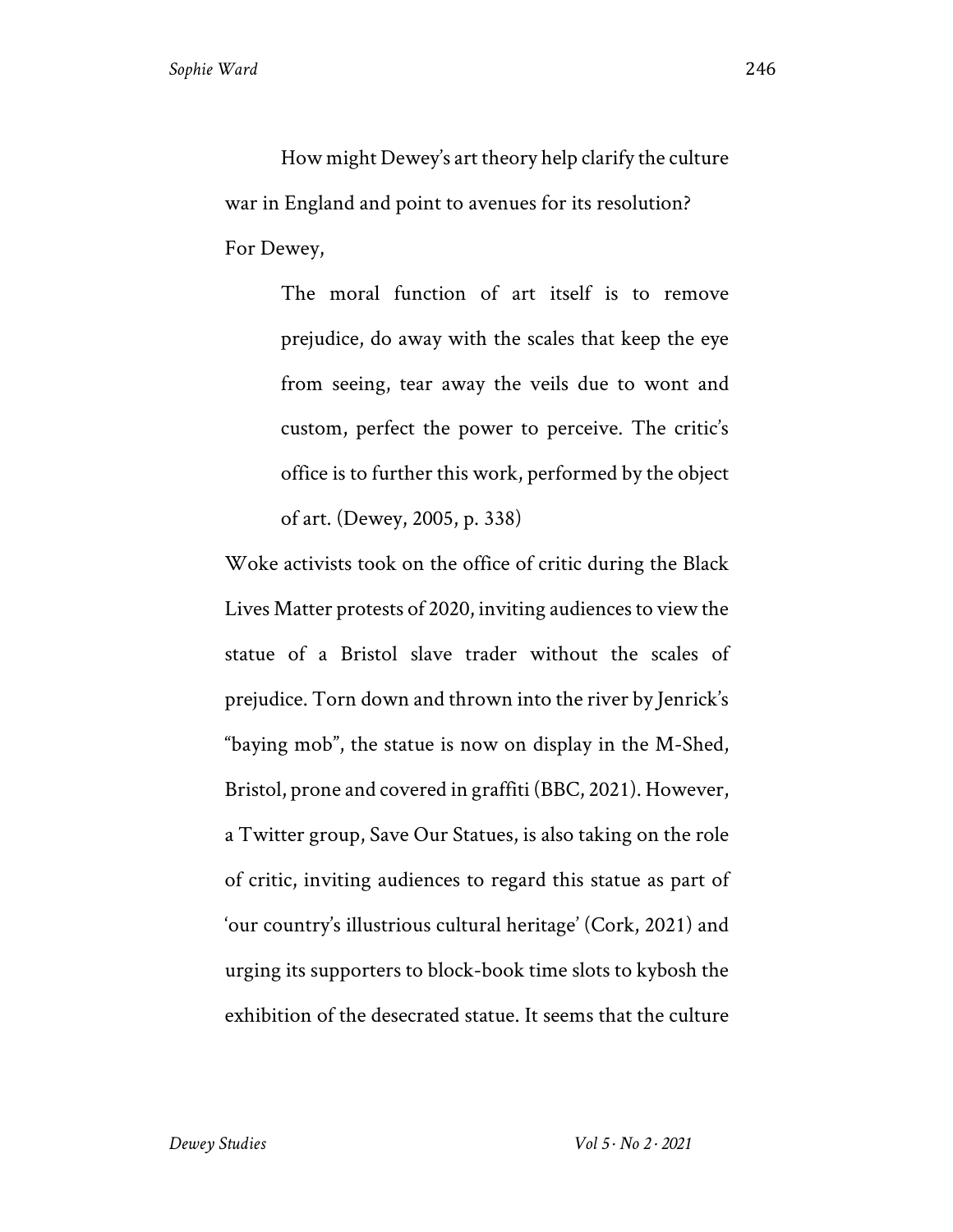war is likely to be a protracted stalemate between diametrically opposed parties.

Are supporters of Save Our Statues (SOS) experiencing material culture *differently* than supporters of Black Lives Matter (BLM)? Dewey's art theory implies that the answer is both yes and no. Dewey echoes James (1981), arguing that 'there are individuals and even classes of individuals who are dominantly executive or reflective; dreamers or "idealists" and doers' (Dewey, 2005, p. 258). The transfer of the individual's values (partially informed by disposition) to the perception of the object (described by Dewey as 'projection', ibid, p. 260) may prompt the spectator to admire or dislike a particular statue. However, Dewey claims that regardless of disposition, the individual *interacts*  with the environment to produce an experience, and this *process* is the same for BLM and SOS supporters. Dewey refers to the 'rhythms in human history' (ibid, p. 262) to explain shifts in thinking about art, and it seems that BLM supporters are interacting with material culture from a *temporally* different place from SOS supporters, regardless of their individual dispositions.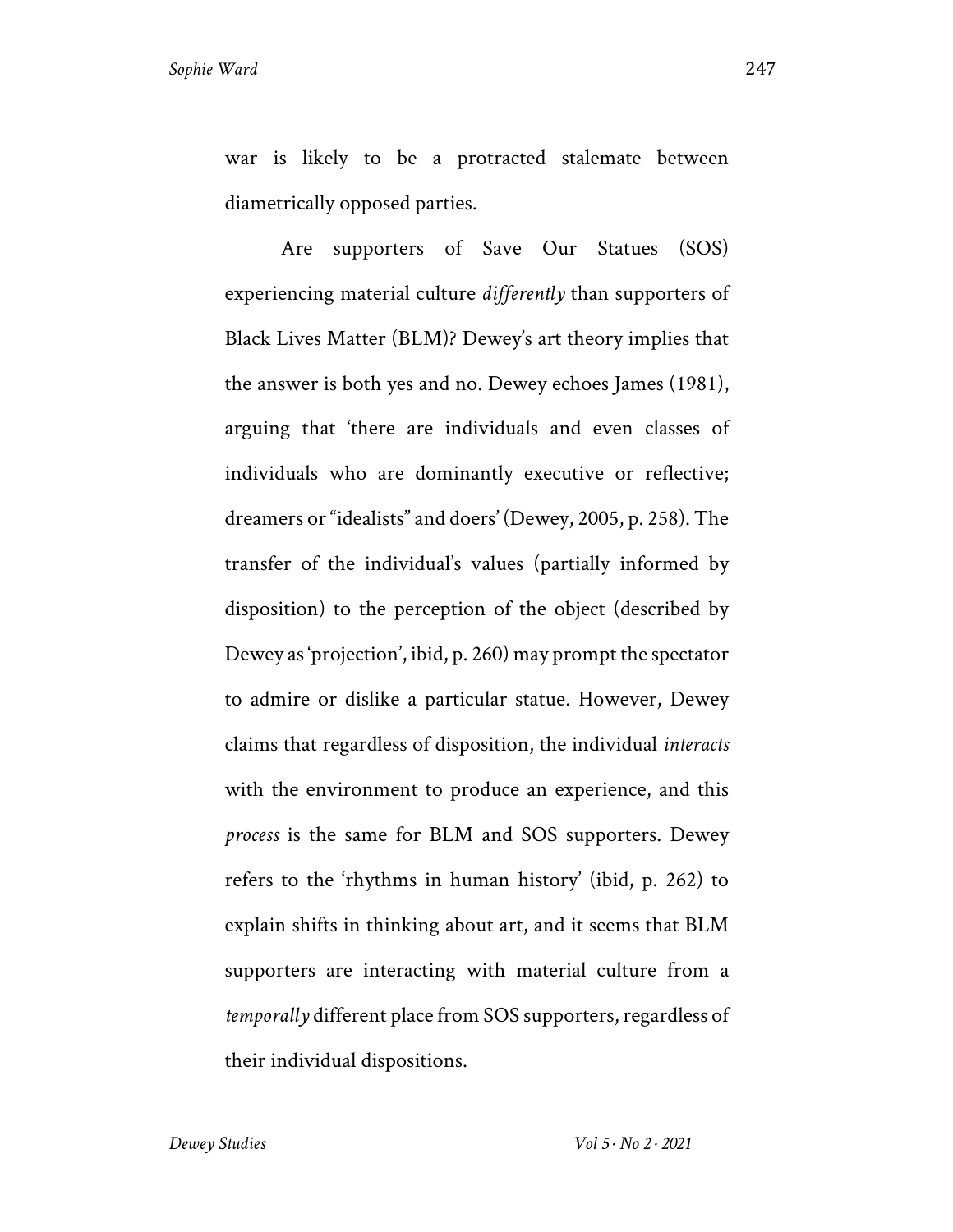To explain what is meant by this, it is helpful to consider the Foucauldian episteme, defined by Butler et al (2012, p. 268) as 'a field of knowledge and set of practices that shape our conceptualization of and engagement with the world' at a given time. Today, we are arguably entering what Jarzombek (2018, p. 95) has dubbed the 'identitarian episteme', in which the 'national chauvinism' (ibid, p. 99) of the nation-state is being supplanted by multiple interpretations of modernity. Although a shift in the episteme makes possible new discursive practices without rendering the past wholly unintelligible, Dewey (2005, p. 262) cautions that art critics are 'likely to take as what is uppermost in the art tendencies of their own day as the normal psychological base of all art'. If the critic's experience of art is grounded in the waning "nation-state episteme", this phenomenon is likely to manifest itself as the assertion of the importance of heritage in the face of "abnormal" psychology, as in the case of SOS's reaction to BLM. Arguably, the decision of the Walt Disney Company to address historical racism and sexism and add disclaimers to its back-catalogue of films (Rose, 2021) confirms that the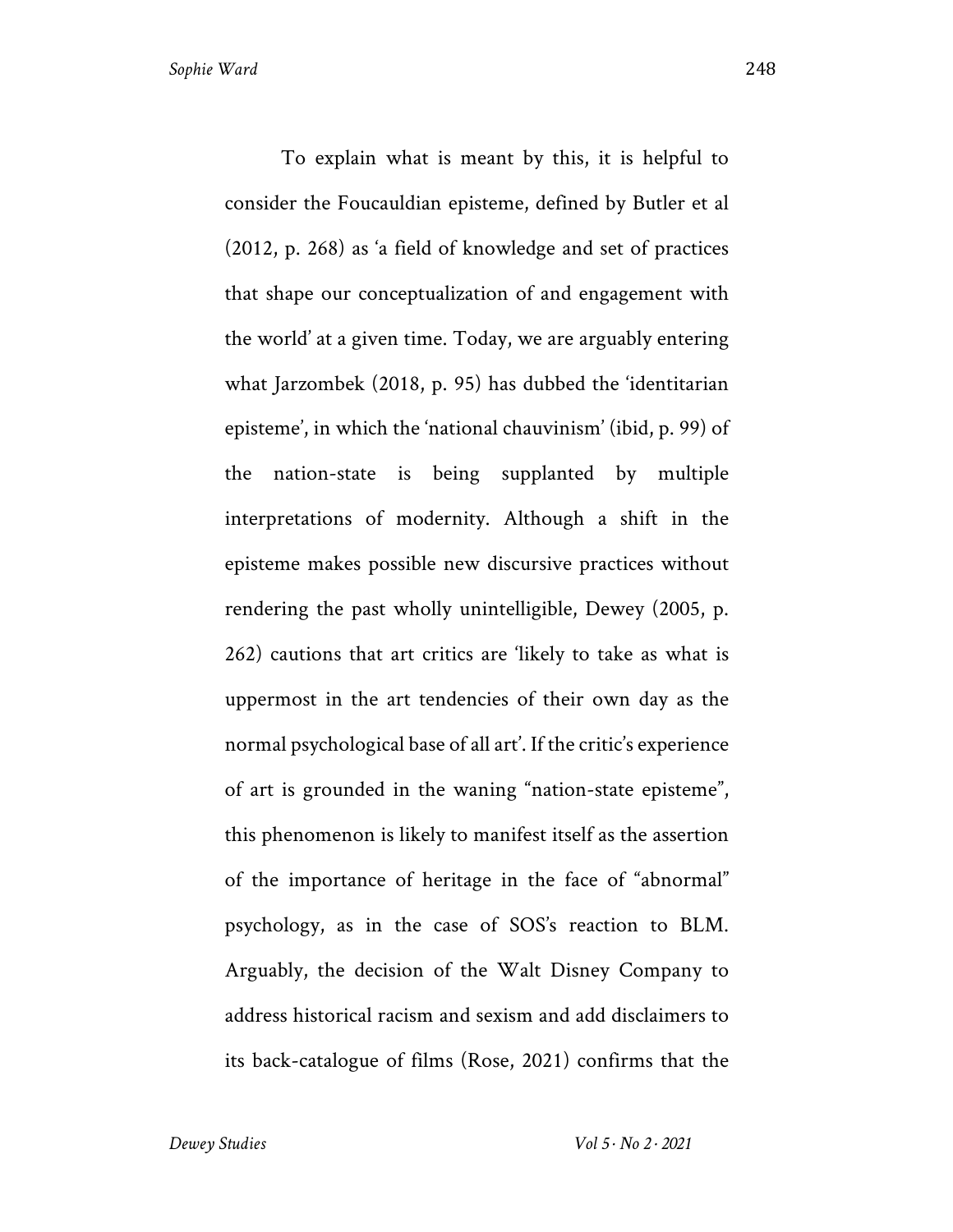epistemic tide is turning towards an identitarian field of knowledge and set of practices. It is important to note that Disney's actions do not reflect executives' dispositions, but this changing tide: it is simply 'good business' (ibid) to align the corporation with audiences' evolving preferences. SOS and the Common Sense Group of politicians are taking on the role of Canute, endeavouring in vain to hold back the tide. This is not a "war" that can be won.

Instead of recognising "wokeness" as the most highly evolved expression of the identitarian episteme to date, some UK politicians appear to believe that supporters of groups such as BLM have a "tender-minded" disposition and are 'seeking offence everywhere' (Bacon, 2021, p. 22). This disposition, we are told, threatens the very future of 'democracy and freedom' (ibid, p. 24) and must be resisted through policies such as 'retain and explain' (GOV.UK, 2021). The use of the term "woke" by right-wing politicians is itself an assault of the legitimacy of complaints against racism, as it is 'an offensive cultural appropriation' of Black speech (Brownlee, 2021) that seeks to wrest control of the discourse of colonialism from those who feel its impact most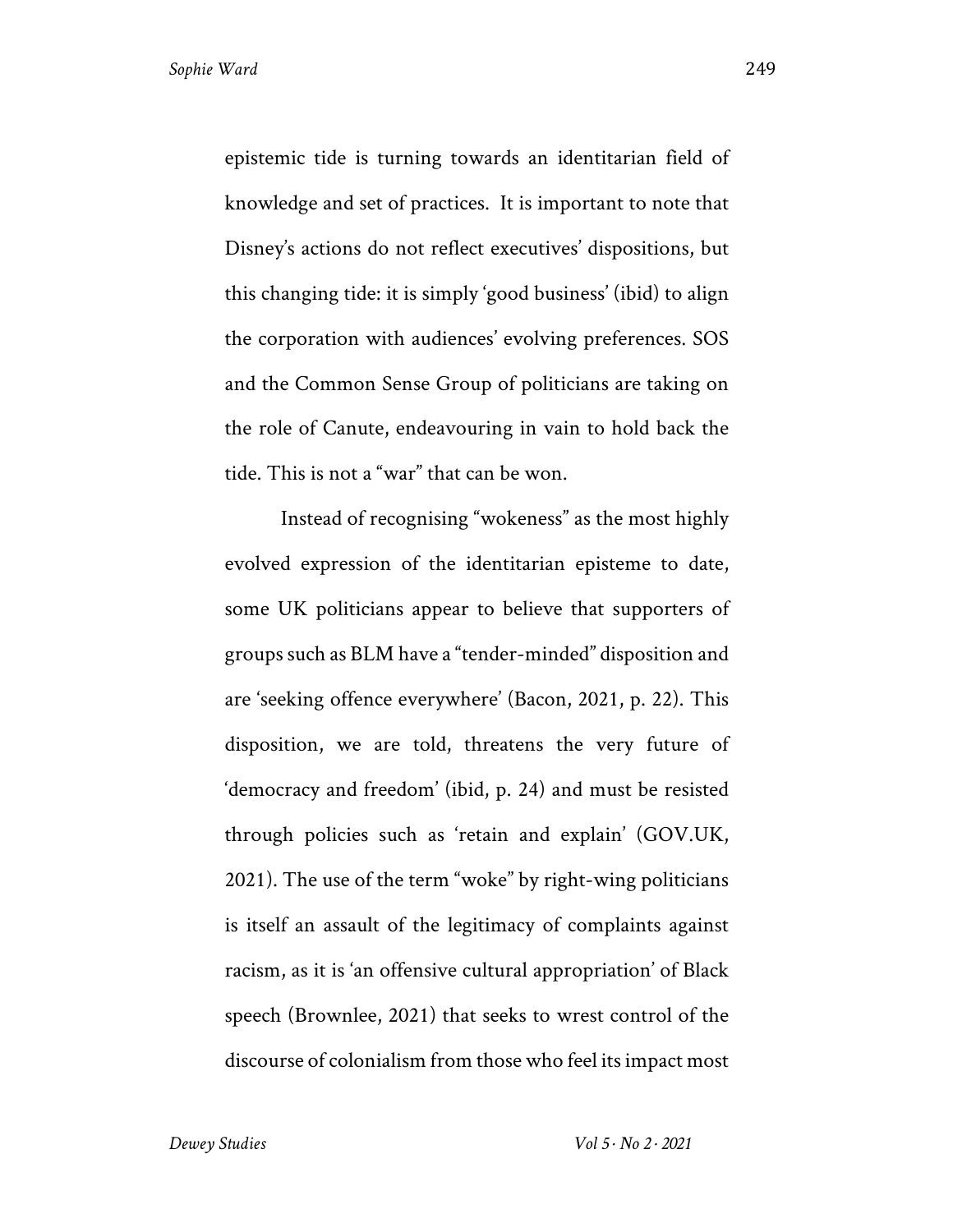acutely. Dewey's theory implies, however, that the Government's chastisement of members of the British public who hold 'a quasi-religious view of the world' (Bacon, 2021, p. 23) as a place of unequal power relations is unlikely to alter the public's interaction with material culture. SOS may prevent us viewing a despoiled statue of a former hero, but the 'rhythms in human history' (Dewey, 2005, p. 262) carry us inexorably beyond our former ways of thinking about, and engaging with, the world. We have been transitioning into the age of identity politics since the 1950s (Ward, 2021), and it seems unlikely that UK politicians are unaware of this. The castigation of woke activism as the expression of abnormal psychology is at best naïve and, at worst, is an attempt to misdirect voters' attention from the social and economic fallout of decades of neoliberal globalisation. If UK politicians genuinely believe that the epistemic shift to identitarianism is a threat to liberal democracy, they are sounding the alarm 70 years too late.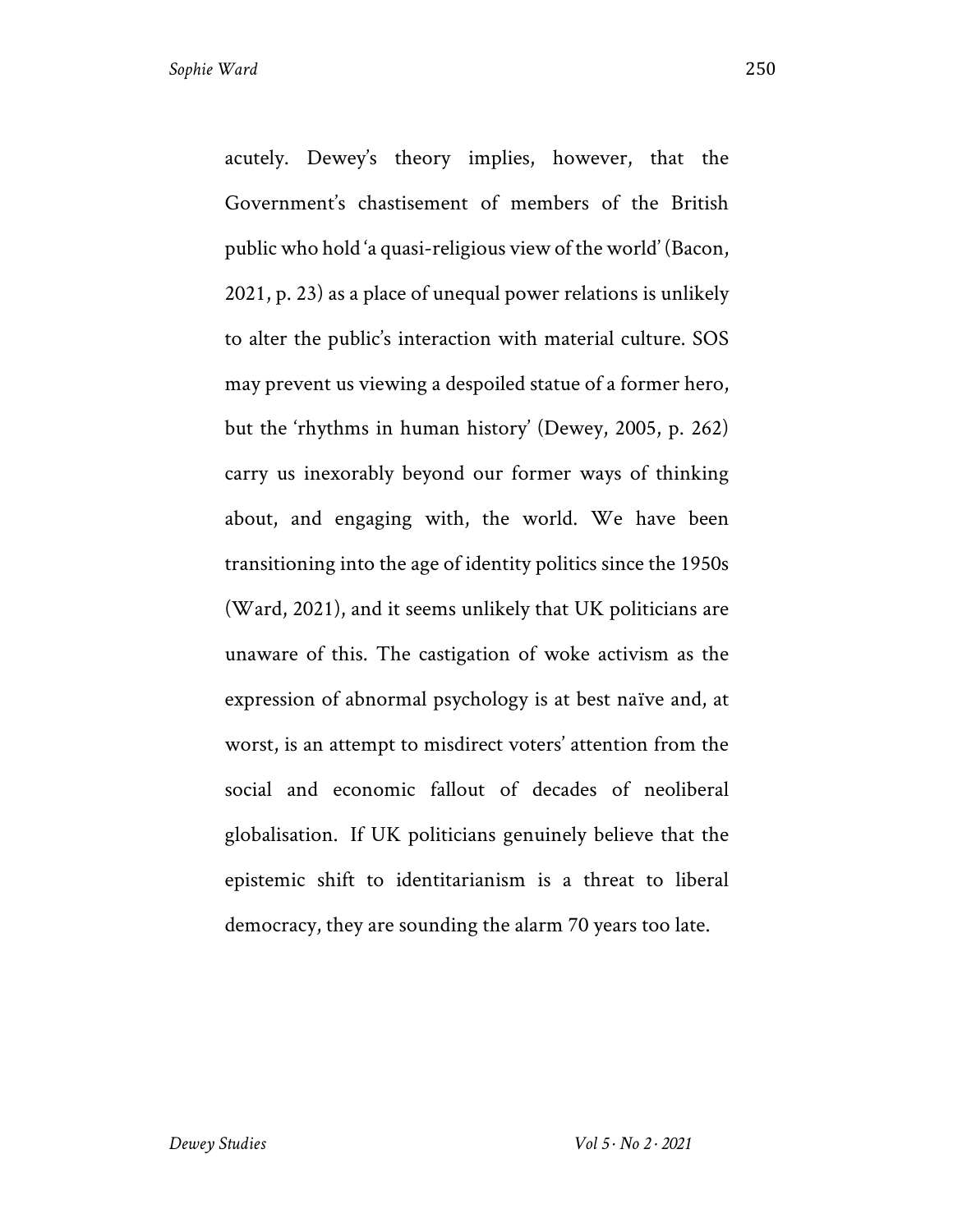## **References**

Bacon, G. (2021). 'What is Wokeism and How Can it be Defeated?' *Common Sense: Conservative Thinking for a Post-Liberal Age.* pp. 19-26. Available online at: https://www.thecommonsensegroup.com/wpcontent/uploads/2021/05/Common-Sense.pdf [Accessed 24 June 2021].

BBC (2021). 'Edward Colston statue on display in Bristol' https://www.bbc.co.uk/news/uk-england-bristol-57350650 [Accessed 18 June 2021].

Brownlee, D. (2021). 'Exhibit A Bill Maher: Why White People Should Stop Using The Term 'Woke'…Immediately' *Forbes* (19/04/21). Available online at: https://www.forbes.com/sites/danabrownlee/2021/ 04/19/why-white-people-should-stop-using-the-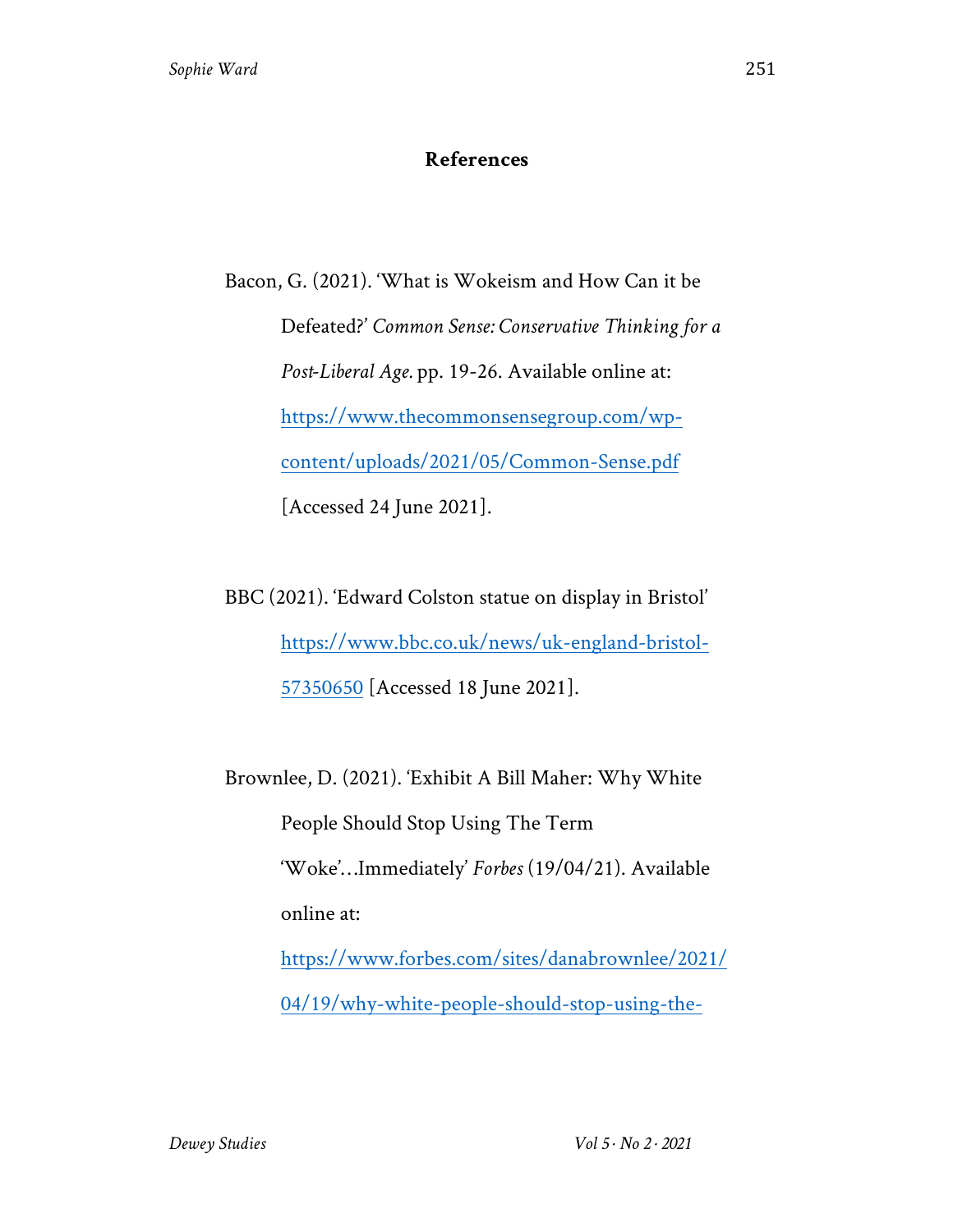term-wokeimmediately/?sh=7575aaa37779 [Accessed 29 June 2021].

Butler, N., Chillas, S. & Muhr, S.L. (2012). 'Professions at the Margins' *Ephemera: Theory & Politics in Organization, 12* (3), pp. 259-272).

Casalicchio, E. (2021). 'Britain's culture war extends beyond Brexit'. *Politico*, 08/01/21. Available online at: https://www.politico.eu/article/uk-tories-planassault-woke-culture-war/ [Accessed 19 May 2021]. Commission on Race and Ethnic Disparities (2021). *The Report.* Available online at: https://assets.publishing.service.gov.uk/governmen t/uploads/system/uploads/attachment\_data/file/974 507/20210331\_-\_CRED\_Report\_-\_FINAL\_- \_Web\_Accessible.pdf [Accessed 17 June 2021].

Cork, T. (2021). 'Pro-Colston campaigners try to sabotage M-Shed statue exhibition' *Bristol Live.* Available at: https://www.bristolpost.co.uk/news/bristol-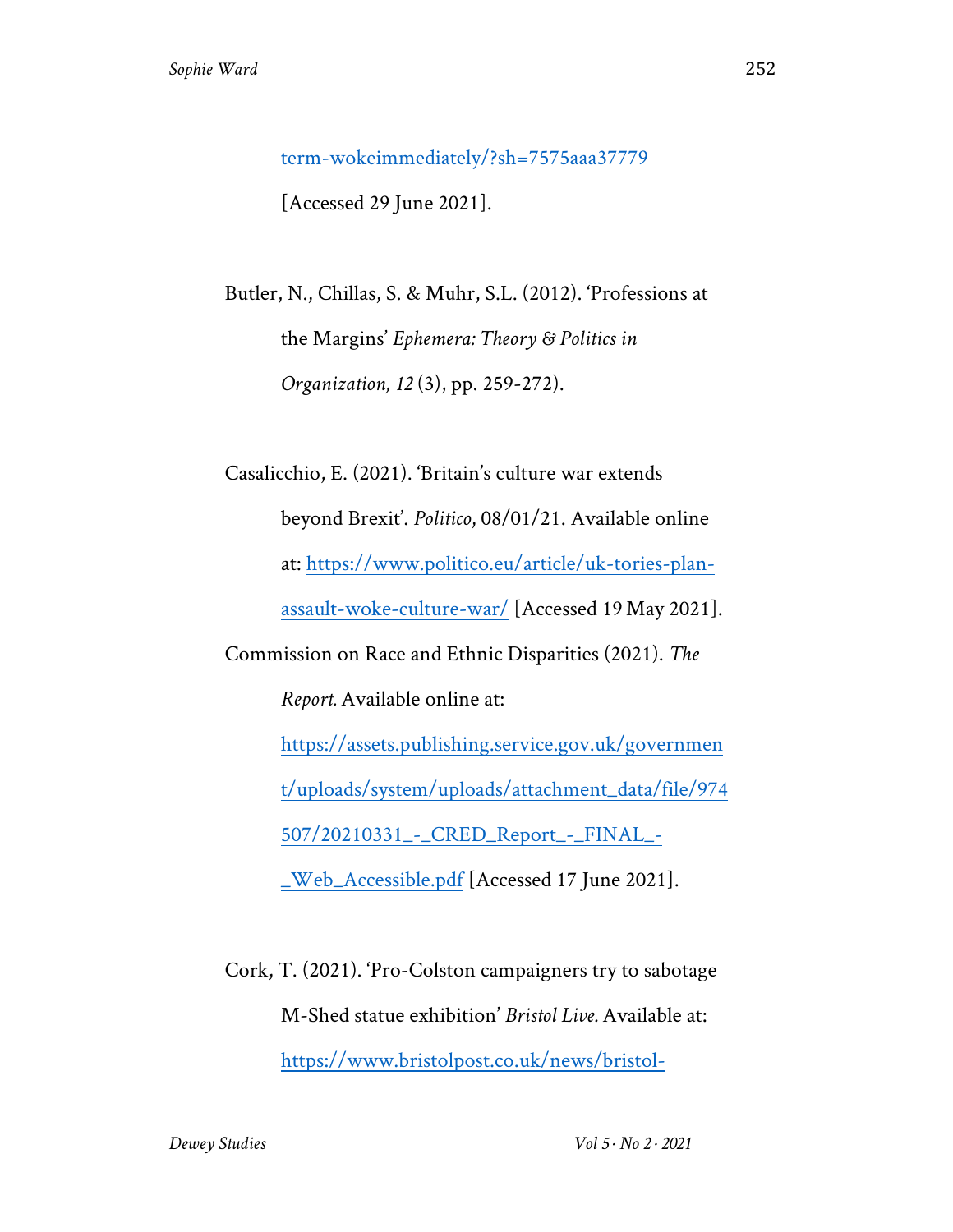news/pro-colston-campaigners-try-sabotage-5496346 [Accessed 21 June 2021].

Dewey, J. (2005). *Art as Experience.* London: Penguin Group Ltd.

GOV.UK (2021). 'Press release: New legal protection for England's heritage' https://www.gov.uk/government/news/new-legalprotection-for-england-s-heritage [Accessed 16 June 2021].

Harbour, W.R. (1982). *The Foundations of Conservative Thought.* Notre Dame: University of Notre Dame Press.

Hayek, F.A. (2011). *The Constitution of Liberty: The Definitive Edition*. Hamowy, R. (ed.). Chicago: The University of Chicago Press.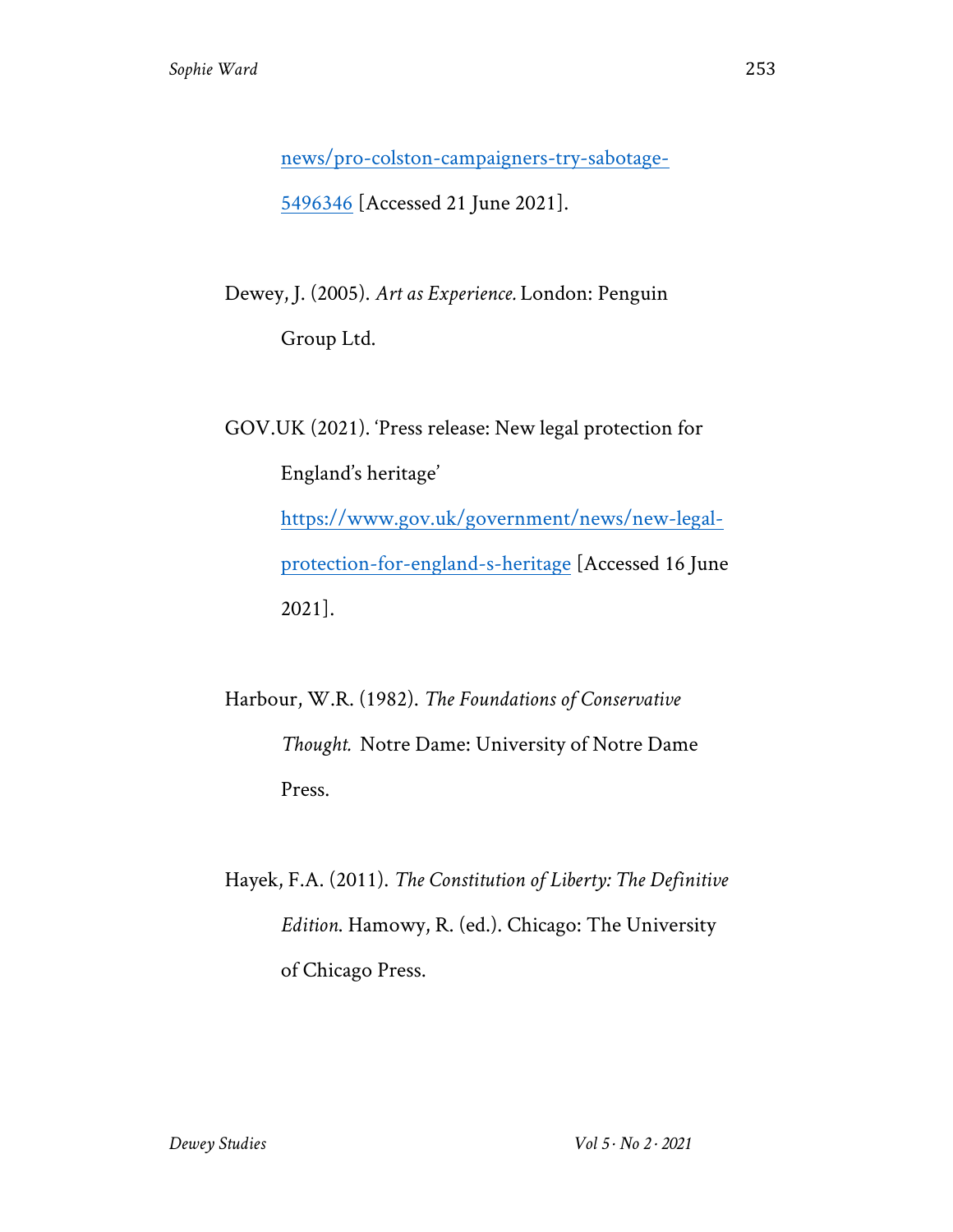Hayes, J. (2021). 'Preface' *Conservative Thinking for a Post-Liberal Age.* p.1. Available online at: https://www.thecommonsensegroup.com/wpcontent/uploads/2021/05/Common-Sense.pdf [Accessed 24 June 2021].

James, W. (1981). *Pragmatism.* Indianapolis: Hackett Publishing Company, Inc.

Jarzombek, M. (2018). 'The Identitarian Episteme: The 1980s and the Status of Architectural History' *Massachusetts Institute of Technology*, pp. 95-105. Available online at: http://web.mit.edu/mmj4/www/downloads//The\_ Identitarian\_Episteme\_1980s\_and\_the.pdf [Accessed 23 June 2021].

Jessel, E. (2021). 'Jenrick plans laws to protect statues and monuments from 'baying mob'. *Architects' Journal*, 18/01/21. Available online at:

https://www.architectsjournal.co.uk/news/jenrick-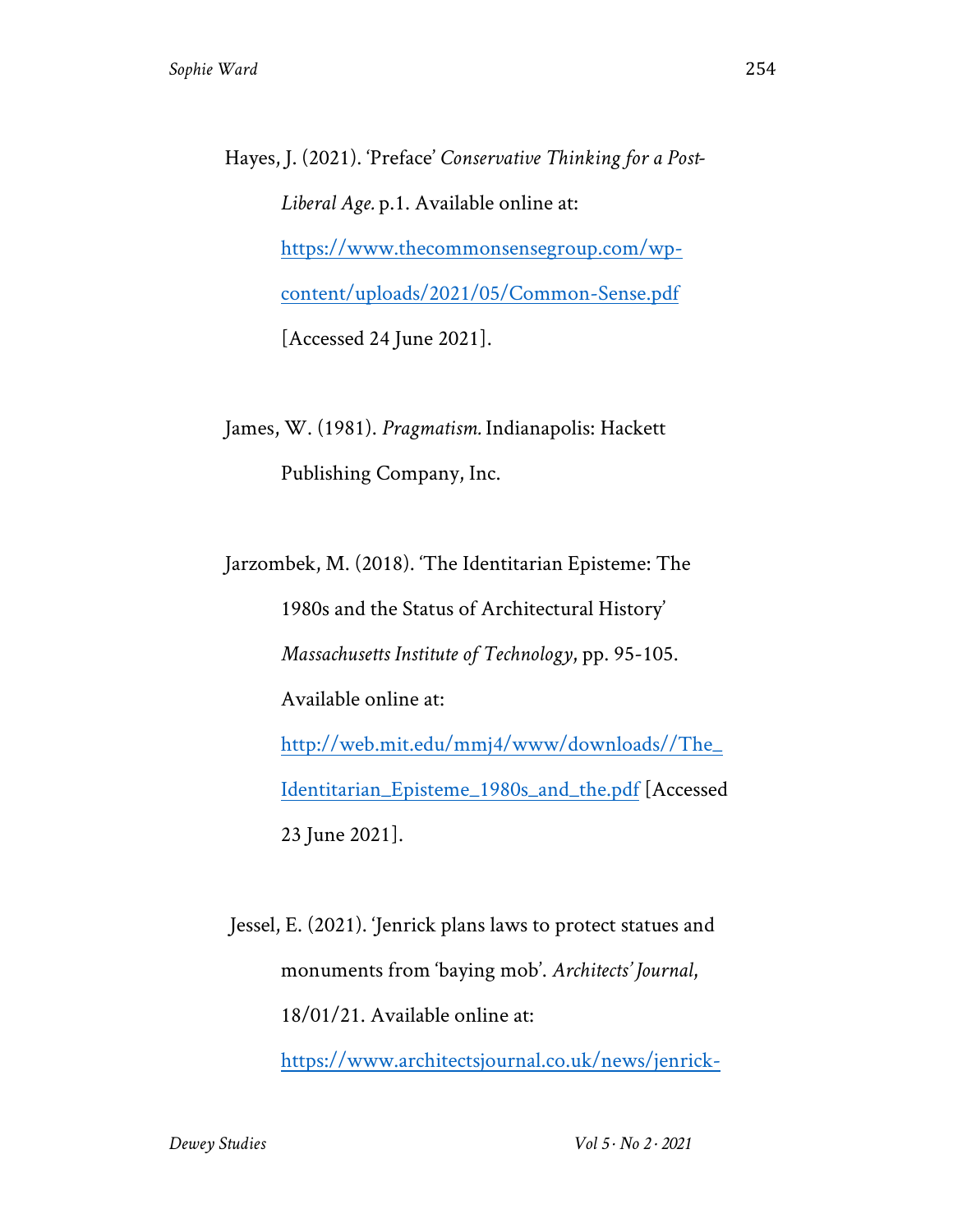plans-laws-to-protect-statues-and-monumentsfrom-baying-mob [Accessed 19 May 2021].

Morris, N. (2020). 'How the word "woke" was hijacked to silence people of colour' *Metro* 27/03/20. Available online at: How the word 'woke' was hijacked to silence people of colour | Metro News [Accessed 29 June 2021].

Romano, A. (2020). 'A history of "wokeness"'*Vox* 09/10/20. Available online at: What is woke: How a Black movement watchword got co-opted in a culture war - Vox [Accessed 29 June 2021].

Rose, S. (2021). 'Cotton plantations and non-consensual kisses: how Disney became embroiled in the culture wars' *The Guardian, 16/06/21.* Available online at: Cotton plantations and non-consensual kisses: how Disney became embroiled in the culture wars | Walt Disney Company | The Guardian [Accessed 23 June 2021].